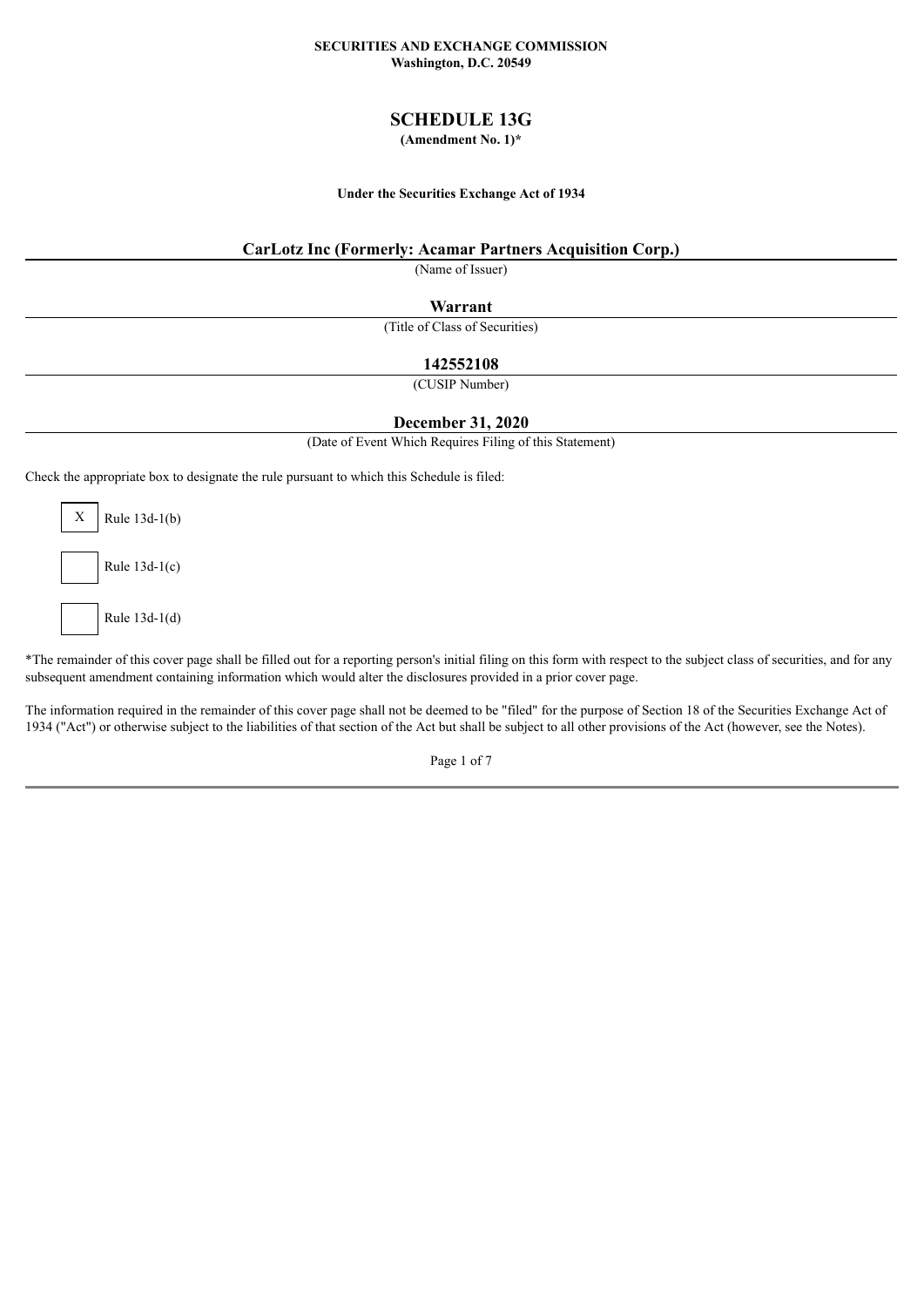# **CUSIP No. 142552108**

| 1                       | NAME OF REPORTING PERSON                                        |                         |                                                                                                     |  |  |  |
|-------------------------|-----------------------------------------------------------------|-------------------------|-----------------------------------------------------------------------------------------------------|--|--|--|
|                         | Manulife Financial Corporation                                  |                         |                                                                                                     |  |  |  |
|                         |                                                                 |                         |                                                                                                     |  |  |  |
| $\overline{2}$          | CHECK THE APPROPRIATE BOX IF A MEMBER OF A GROUP*<br>(a) $\Box$ |                         |                                                                                                     |  |  |  |
|                         | (b)                                                             |                         |                                                                                                     |  |  |  |
|                         | $\rm N/A$                                                       |                         |                                                                                                     |  |  |  |
| $\overline{3}$          | <b>SEC USE ONLY</b>                                             |                         |                                                                                                     |  |  |  |
|                         |                                                                 |                         |                                                                                                     |  |  |  |
|                         |                                                                 |                         |                                                                                                     |  |  |  |
| $\overline{\mathbf{4}}$ | CITIZENSHIP OR PLACE OF ORGANIZATION                            |                         |                                                                                                     |  |  |  |
|                         | Canada                                                          |                         |                                                                                                     |  |  |  |
|                         |                                                                 |                         |                                                                                                     |  |  |  |
|                         |                                                                 | $\overline{\mathbf{5}}$ | SOLE VOTING POWER                                                                                   |  |  |  |
|                         |                                                                 |                         |                                                                                                     |  |  |  |
|                         |                                                                 |                         | $-0-$                                                                                               |  |  |  |
|                         | Number of                                                       | 6                       | <b>SHARED VOTING POWER</b>                                                                          |  |  |  |
|                         | Shares                                                          |                         |                                                                                                     |  |  |  |
|                         | Beneficially                                                    |                         | $-0-$                                                                                               |  |  |  |
|                         | Owned by                                                        |                         |                                                                                                     |  |  |  |
|                         | Each<br>Reporting                                               | $\overline{7}$          | SOLE DISPOSITIVE POWER                                                                              |  |  |  |
|                         | Person                                                          |                         | $-0-$                                                                                               |  |  |  |
|                         | With                                                            |                         |                                                                                                     |  |  |  |
|                         |                                                                 | $\overline{\mathbf{8}}$ | SHARED DISPOSITIVE POWER                                                                            |  |  |  |
|                         |                                                                 |                         | $-0-$                                                                                               |  |  |  |
|                         |                                                                 |                         |                                                                                                     |  |  |  |
| $\overline{9}$          |                                                                 |                         | AGGREGATE AMOUNT BENEFICIALLY OWNED BY EACH REPORTING PERSON                                        |  |  |  |
|                         |                                                                 |                         |                                                                                                     |  |  |  |
|                         |                                                                 |                         | None, except through its indirect, wholly-owned subsidiary, Manulife Investment Management Limited. |  |  |  |
| 10                      |                                                                 |                         | CHECK IF THE AGGREGATE AMOUNT IN ROW (9) EXCLUDES CERTAIN SHARES*                                   |  |  |  |
|                         |                                                                 |                         |                                                                                                     |  |  |  |
|                         | N/A                                                             |                         |                                                                                                     |  |  |  |
|                         |                                                                 |                         |                                                                                                     |  |  |  |
| 11                      |                                                                 |                         | PERCENT OF CLASS REPRESENTED BY AMOUNT IN ROW 9                                                     |  |  |  |
|                         | See line 9 above.                                               |                         |                                                                                                     |  |  |  |
|                         |                                                                 |                         |                                                                                                     |  |  |  |
| 12                      | TYPE OF REPORTING PERSON*                                       |                         |                                                                                                     |  |  |  |
|                         |                                                                 |                         |                                                                                                     |  |  |  |
|                         | $\rm HC$                                                        |                         |                                                                                                     |  |  |  |
|                         |                                                                 |                         | <i><b>*SEE INSTRUCTIONS</b></i>                                                                     |  |  |  |

Page 2 of 7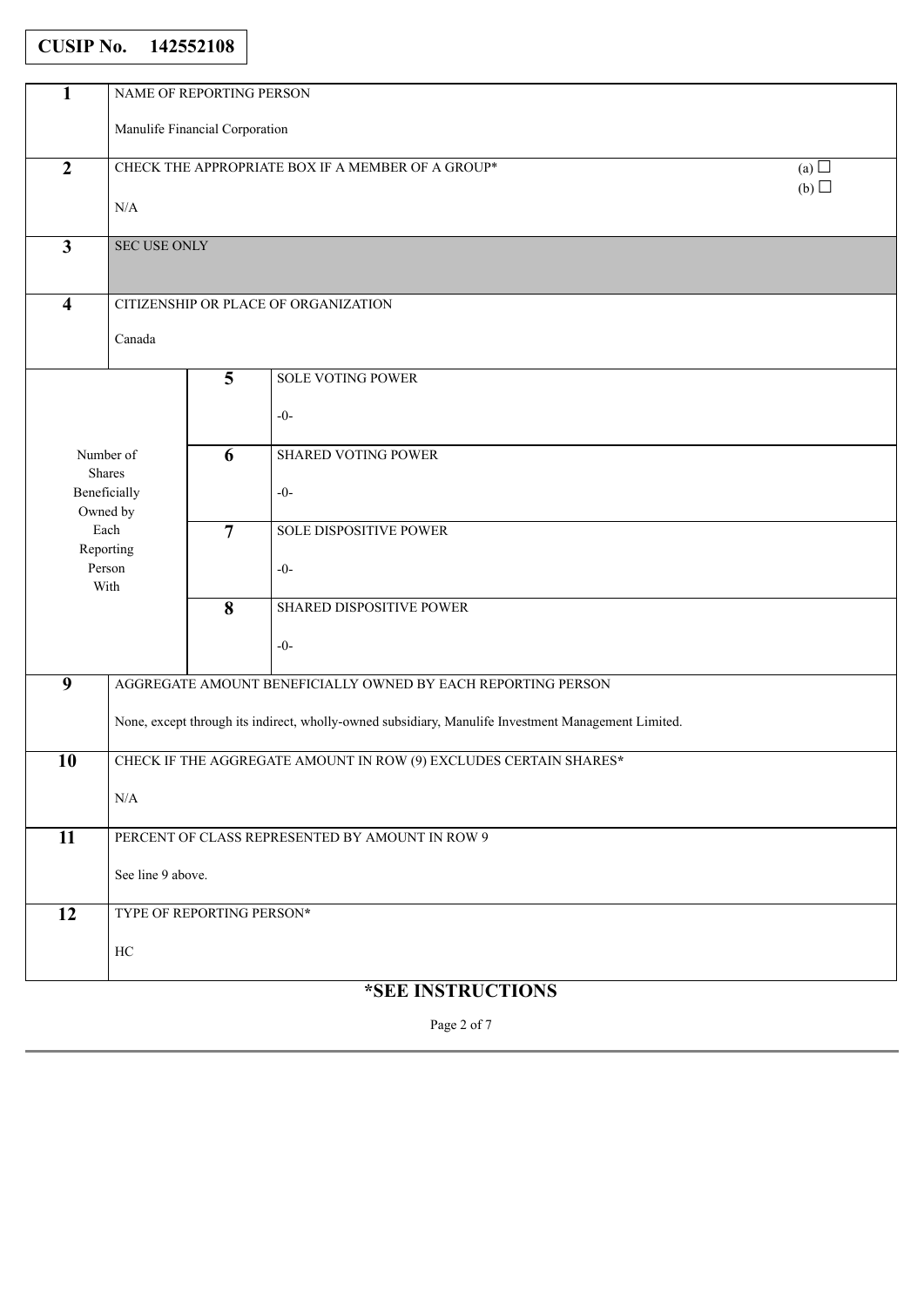### **CUSIP No. 142552108**

| 1                       | NAME OF REPORTING PERSON                                        |                           |                                                                                                    |  |  |
|-------------------------|-----------------------------------------------------------------|---------------------------|----------------------------------------------------------------------------------------------------|--|--|
|                         | Manulife Investment Management Limited                          |                           |                                                                                                    |  |  |
| $\overline{2}$          | CHECK THE APPROPRIATE BOX IF A MEMBER OF A GROUP*<br>(a) $\Box$ |                           |                                                                                                    |  |  |
|                         | (b)<br>N/A                                                      |                           |                                                                                                    |  |  |
|                         |                                                                 |                           |                                                                                                    |  |  |
| $\mathbf{3}$            | <b>SEC USE ONLY</b>                                             |                           |                                                                                                    |  |  |
| $\overline{\mathbf{4}}$ | CITIZENSHIP OR PLACE OF ORGANIZATION                            |                           |                                                                                                    |  |  |
|                         |                                                                 |                           |                                                                                                    |  |  |
|                         | Canada                                                          |                           |                                                                                                    |  |  |
|                         |                                                                 | $5\overline{)}$           | <b>SOLE VOTING POWER</b>                                                                           |  |  |
|                         |                                                                 |                           | 746,456 Warrants exercisable for Class A common stock at an exercise price of \$11.50 per<br>share |  |  |
|                         |                                                                 |                           |                                                                                                    |  |  |
|                         | Number of<br>Shares                                             | 6                         | <b>SHARED VOTING POWER</b>                                                                         |  |  |
|                         | Beneficially<br>Owned by                                        |                           | $-0-$                                                                                              |  |  |
|                         | Each                                                            | $\overline{7}$            | SOLE DISPOSITIVE POWER                                                                             |  |  |
|                         | Reporting<br>Person<br>With                                     |                           | 746,456 Warrants exercisable for Class A common stock at an exercise price of \$11.50 per<br>share |  |  |
|                         |                                                                 | $\overline{\mathbf{8}}$   | SHARED DISPOSITIVE POWER                                                                           |  |  |
|                         |                                                                 |                           |                                                                                                    |  |  |
|                         |                                                                 |                           | $-0-$                                                                                              |  |  |
| 9                       |                                                                 |                           | AGGREGATE AMOUNT BENEFICIALLY OWNED BY EACH REPORTING PERSON                                       |  |  |
|                         |                                                                 |                           | 746,456 Warrants exercisable for Class A common stock at an exercise price of \$11.50 per share)   |  |  |
| 10                      |                                                                 |                           | CHECK IF THE AGGREGATE AMOUNT IN ROW (9) EXCLUDES CERTAIN SHARES*                                  |  |  |
|                         | $\rm N/A$                                                       |                           |                                                                                                    |  |  |
| $\overline{11}$         |                                                                 |                           | PERCENT OF CLASS REPRESENTED BY AMOUNT IN ROW 9                                                    |  |  |
|                         |                                                                 |                           |                                                                                                    |  |  |
|                         | 2.38% shares issuable upon exercise of Warrant                  |                           |                                                                                                    |  |  |
| $\overline{12}$         |                                                                 | TYPE OF REPORTING PERSON* |                                                                                                    |  |  |
|                         | $\rm{FI}$                                                       |                           |                                                                                                    |  |  |
|                         |                                                                 |                           |                                                                                                    |  |  |

## **\*SEE INSTRUCTIONS**

Page 3 of 7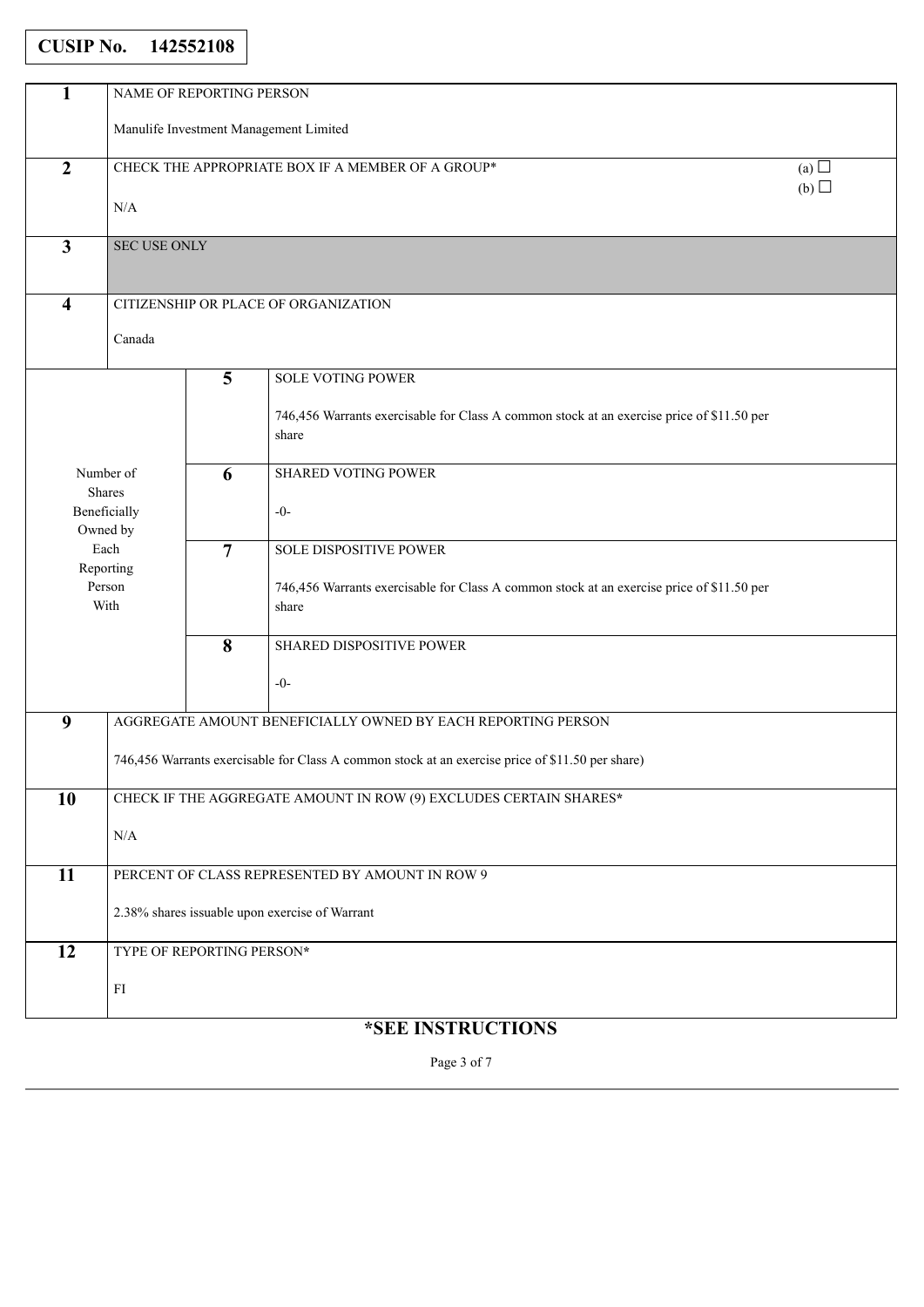| Item $1(a)$                                                                                                                                                                                                                                                                                    | Name of Issuer:<br>CarLotz Inc.                                                                                                                                                                                                                                                              |                                                                                                                                                                                                    |             |                                                                                                                        |  |
|------------------------------------------------------------------------------------------------------------------------------------------------------------------------------------------------------------------------------------------------------------------------------------------------|----------------------------------------------------------------------------------------------------------------------------------------------------------------------------------------------------------------------------------------------------------------------------------------------|----------------------------------------------------------------------------------------------------------------------------------------------------------------------------------------------------|-------------|------------------------------------------------------------------------------------------------------------------------|--|
| Item $1(b)$                                                                                                                                                                                                                                                                                    | Richmond, Virginia 23224                                                                                                                                                                                                                                                                     | Address of Issuer's Principal Executive Offices:<br>611 Bainbridge Street, Suite 100                                                                                                               |             |                                                                                                                        |  |
| Item $2(a)$                                                                                                                                                                                                                                                                                    |                                                                                                                                                                                                                                                                                              | Name of Person Filing:<br>This filing is made on behalf of Manulife Financial Corporation ("MFC") and MFC's indirect, wholly-owned subsidiary, Manulife Investment<br>Management Limited ("MIML"). |             |                                                                                                                        |  |
| Item $2(b)$                                                                                                                                                                                                                                                                                    |                                                                                                                                                                                                                                                                                              | Address of Principal Business Office:<br>The principal business offices of MFC and MIML are located at 200 Bloor Street East, Toronto, Ontario, Canada, M4W 1E5.                                   |             |                                                                                                                        |  |
| Item $2(c)$                                                                                                                                                                                                                                                                                    | Citizenship:                                                                                                                                                                                                                                                                                 | MFC and MIML are organized and exist under the laws of Canada.                                                                                                                                     |             |                                                                                                                        |  |
| Item $2(d)$                                                                                                                                                                                                                                                                                    | Warrant                                                                                                                                                                                                                                                                                      | Title of Class of Securities:                                                                                                                                                                      |             |                                                                                                                        |  |
| Item $2(e)$                                                                                                                                                                                                                                                                                    | 142552108                                                                                                                                                                                                                                                                                    | CUSIP Number:                                                                                                                                                                                      |             |                                                                                                                        |  |
| Item 3                                                                                                                                                                                                                                                                                         |                                                                                                                                                                                                                                                                                              |                                                                                                                                                                                                    |             | If this statement is filed pursuant to $\S$ 240.13d-1(b) or 240.13d-2(b) or (c), check whether the person filing is a: |  |
|                                                                                                                                                                                                                                                                                                | MFC:                                                                                                                                                                                                                                                                                         |                                                                                                                                                                                                    |             | (g) (X) a parent holding company or control person in accordance with $\S 240.13d-1(b)$<br>(1)(ii)(G).                 |  |
|                                                                                                                                                                                                                                                                                                | MIML:                                                                                                                                                                                                                                                                                        |                                                                                                                                                                                                    | $(i)$ $(X)$ | a non-U.S. institution in accordance with $\S 240.13d-1(b)(1)(ii)(J)$ .                                                |  |
| Item 4                                                                                                                                                                                                                                                                                         | Ownership:                                                                                                                                                                                                                                                                                   |                                                                                                                                                                                                    |             |                                                                                                                        |  |
| (a) Amount Beneficially Owned: MIML has beneficial ownership of 746,456 of Warrant (exercisable for Class A common stock at an exercise<br>price of \$11.50 per). Through its parent-subsidiary relationship to MIML, MFC may be deemed to have beneficial ownership of these same<br>Warrant. |                                                                                                                                                                                                                                                                                              |                                                                                                                                                                                                    |             |                                                                                                                        |  |
|                                                                                                                                                                                                                                                                                                | (b) Percent of Class: Of the 30,557,322 shares of Class A common stock outstanding as of November 13, 2020, according to the Form 10-Q<br>filed by the issuer with the Securities and Exchange Commission on November 13, 2020, MIML held 2.38% shares issuable upon exercise of<br>Warrant. |                                                                                                                                                                                                    |             |                                                                                                                        |  |
|                                                                                                                                                                                                                                                                                                | (c) Number of shares as to which the person has:                                                                                                                                                                                                                                             |                                                                                                                                                                                                    |             |                                                                                                                        |  |
|                                                                                                                                                                                                                                                                                                | (i)                                                                                                                                                                                                                                                                                          | sole power to vote or to direct the vote:                                                                                                                                                          |             | MIML has sole power to vote or to direct the voting of the shares of the Warrant beneficially owned by them.           |  |
|                                                                                                                                                                                                                                                                                                | (ii)                                                                                                                                                                                                                                                                                         | shared power to vote or to direct the vote: -0-                                                                                                                                                    |             |                                                                                                                        |  |
|                                                                                                                                                                                                                                                                                                | (iii)                                                                                                                                                                                                                                                                                        | sole power to dispose or to direct the disposition of:                                                                                                                                             |             | MIML has sole power to vote or to direct the voting of the shares of the Warrant beneficially owned by them.           |  |

(iv) shared power to dispose or to direct the disposition of: -0-

Page 4 of 7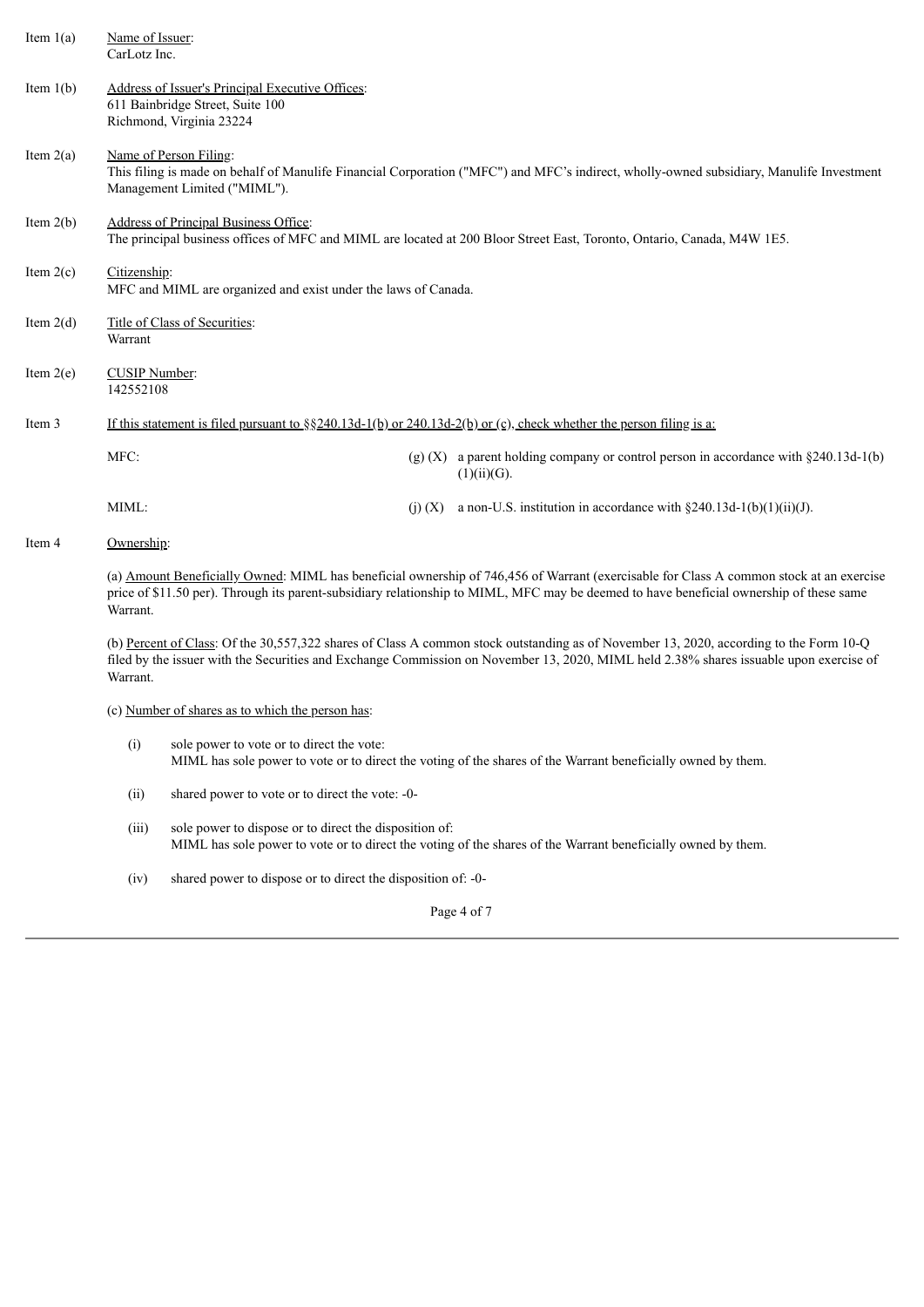| Item 5  | Ownership of Five Percent or Less of a Class:<br>Not applicable.                                                                                                                                                                                                                                                                                                                                                                                                                                                                                                                                                                                                                                                                                                                                                                                 |
|---------|--------------------------------------------------------------------------------------------------------------------------------------------------------------------------------------------------------------------------------------------------------------------------------------------------------------------------------------------------------------------------------------------------------------------------------------------------------------------------------------------------------------------------------------------------------------------------------------------------------------------------------------------------------------------------------------------------------------------------------------------------------------------------------------------------------------------------------------------------|
| Item 6  | Ownership of More than Five Percent on Behalf of Another Person:<br>Not applicable.                                                                                                                                                                                                                                                                                                                                                                                                                                                                                                                                                                                                                                                                                                                                                              |
| Item 7  | Identification and Classification of the Subsidiary which Acquired the Security Being Reported on by the Parent Holding Company or Control<br>Person:<br>See Items 3 and 4 above.                                                                                                                                                                                                                                                                                                                                                                                                                                                                                                                                                                                                                                                                |
| Item 8  | Identification and Classification of Members of the Group:<br>Not applicable.                                                                                                                                                                                                                                                                                                                                                                                                                                                                                                                                                                                                                                                                                                                                                                    |
| Item 9  | Notice of Dissolution of Group:<br>Not applicable.                                                                                                                                                                                                                                                                                                                                                                                                                                                                                                                                                                                                                                                                                                                                                                                               |
| Item 10 | Certification:<br>By signing below the undersigned certifies that, to the best of its knowledge and belief, (i) the securities referred to above were acquired and are<br>held in the ordinary course of business and were not acquired and are not held for the purpose of or with the effect of changing or influencing<br>the control of the issuer of the securities and were not acquired and are not held in connection with or as a participant in any transaction having<br>that purpose or effect, and (ii) the foreign regulatory scheme applicable to MIML, is substantially comparable to the regulatory scheme<br>applicable to the functionally equivalent U.S. institution. The undersigned also undertakes to furnish to the Commission staff, upon request,<br>information that would otherwise be disclosed in a Schedule 13D. |
|         | Page 5 of 7                                                                                                                                                                                                                                                                                                                                                                                                                                                                                                                                                                                                                                                                                                                                                                                                                                      |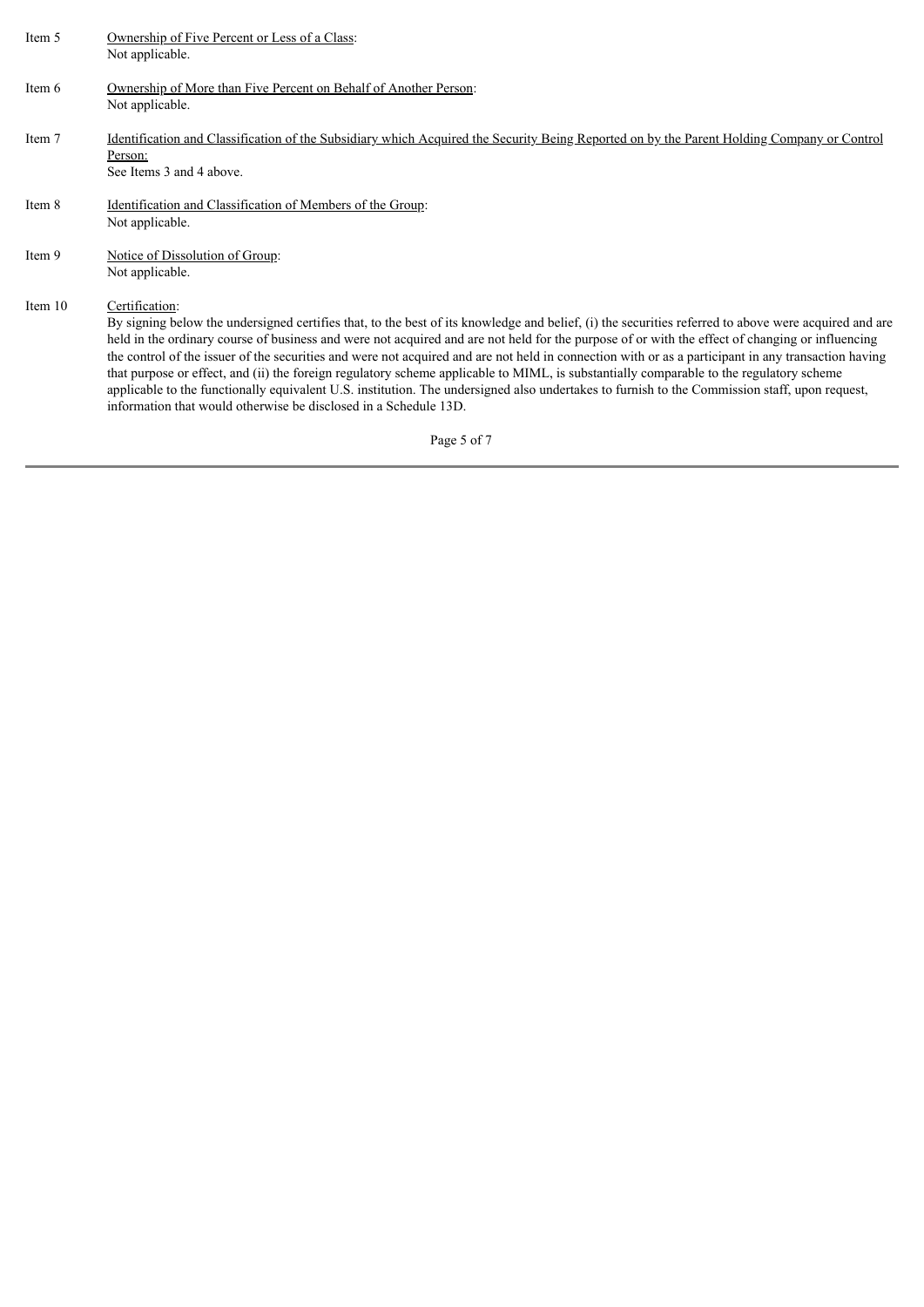### **SIGNATURE**

After reasonable inquiry and to the best of its knowledge and belief, each of the undersigned certifies that the information set forth in this statement is true, complete and correct.

# **Manulife Financial Corporation** By: /s/ Susie Rafael Name: Susie Rafael Dated: January 26, 2021 Title: Agent\* **Manulife Investment Management Limited** By: /s/ Christopher Walker Name: Christopher Walker Dated: January 26, 2021 Title: Chief Compliance Officer

\* Signed pursuant to a Power of Attorney dated January 17, 2018 included as Exhibit A to Schedule 13F-NT filed with the Securities and Exchange Commission by Manulife Financial Corporation on January 29, 2018.

Page 6 of 7